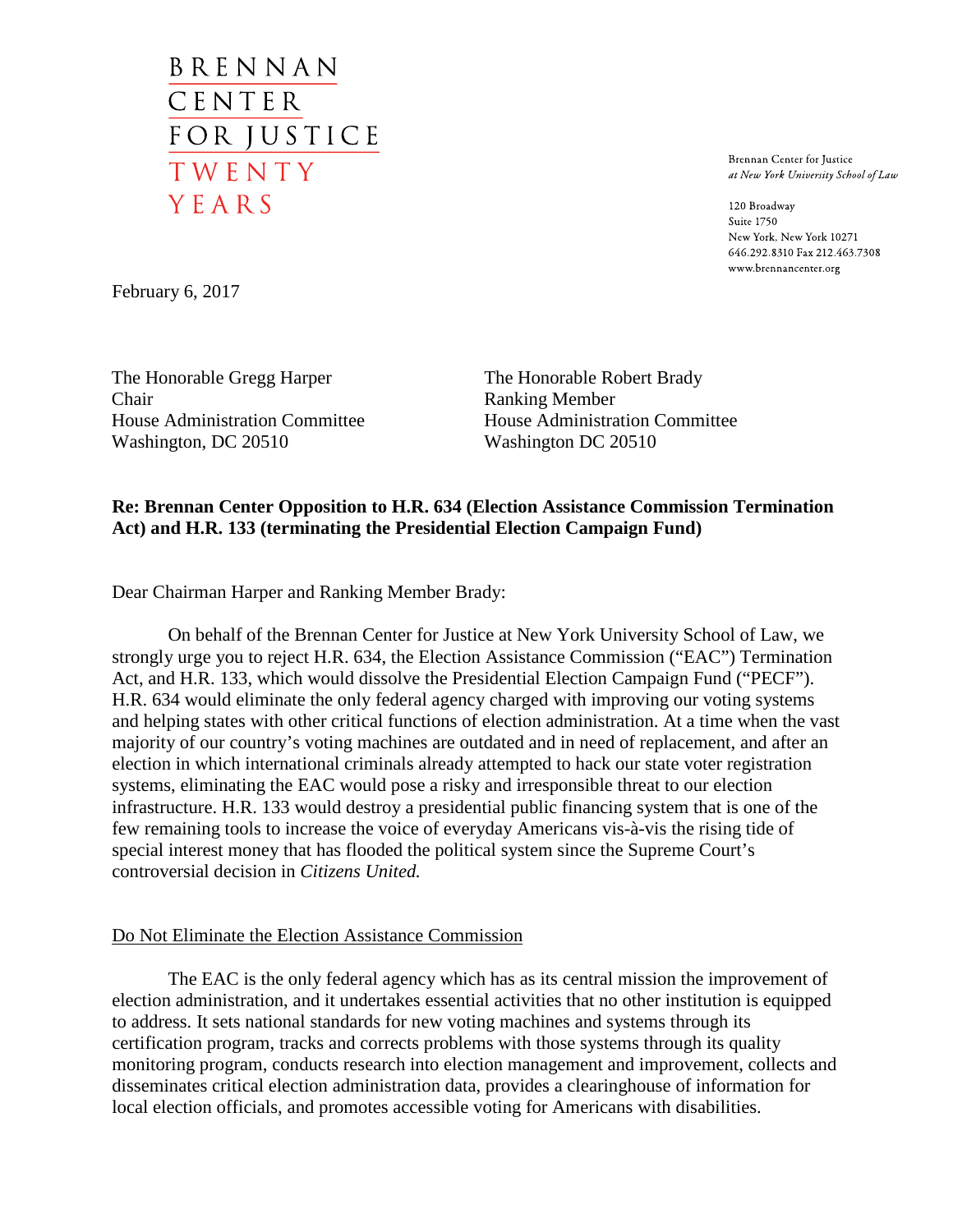## BRENNAN CENTER FOR JUSTICE

A functioning EAC is especially important at this time. In 2014, the bipartisan Presidential Commission on Election Administration ("PCEA") identified an "impending crisis" in voting technology. A 20[1](#page-1-0)5 Brennan Center report detailed this crisis.<sup>1</sup> Among that report's key findings were that the vast majority of voting machines in use today are either perilously close to or exceed their expected lifespans; that policymakers have not been responsive to election officials' calls for new equipment; and that more problems may arise the longer we delay purchasing new equipment. Those problems include increased machine failures, and security and reliability flaws. When these vulnerabilities are coupled with credible reports that Russian cybercriminals already attempted to access state voter registration systems, insecure voting machines can place our democracy at serious risk, at the very least of a loss of public faith in our elections.

The EAC has a vital role to play in responding to these challenges. The agency sets standards for voting systems on criteria like performance, accessibility and security; and certifies testing laboratories that ensure that equipment actually meet those standards. Forty-seven states rely on the EAC's standards and testing program in some way.[2](#page-1-1) Now, the agency is developing new standards, which are badly needed so that states can begin purchasing new equipment with the latest security features. And the EAC helps in other ways, including by acting as a clearinghouse for voting system problems and their solutions. Eliminating the EAC would badly damage this work at a moment when it is most necessary.

No other federal agency has the capacity, willingness, or expertise to absorb its responsibilities, and these responsibilities can only be effectively or efficiently performed at the national level.

Given the pending threats to our election systems, and the critical role the EAC plays in responding to those threats, Congress must reject H.R. 634 and resist all efforts to weaken the EAC.

## Do Not Eliminate Presidential Public Financing

H.R. 133 would eliminate public financing of presidential elections—an unacceptable response to last year's election, in which voters made clear they are unhappy with the influence of big money over our politics, and desire a more responsive government. Instead of eliminating the only federal public financing program, Congress should work to modernize the PECF so that it is still a viable program for major party candidates in the age of Super PACs.

For decades, nearly every major party candidate—from Jimmy Carter and John Kerry to Ronald Reagan and George W. Bush—used the presidential public financing system. The program was

<span id="page-1-0"></span> 1 LAWRENCE NORDEN & CHRISTOPHER FAMIGHETTI, BRENNAN CTR. FOR JUSTICE, AMERICA'S VOTING MACHINES AT RISK (2015), *available at* [https://www.brennancenter.org/publication/americas-voting-machines-risk.](https://www.brennancenter.org/publication/americas-voting-machines-risk) <sup>2</sup> Press Release, U.S. ELECTION ASSISTANCE COMM'N, EAC Updates Federal Voting System Guidelines (Mar. 31,

<span id="page-1-1"></span><sup>2015),</sup> *available at*

[http://www.eac.gov/assets/1/Documents/EAC%20Updates%20Federal%20Voting%20System%20Guidelines-](http://www.eac.gov/assets/1/Documents/EAC%20Updates%20Federal%20Voting%20System%20Guidelines-NewsRelease-FINAL-3-31-15-website.pdf)[NewsRelease-FINAL-3-31-15-website.pdf](http://www.eac.gov/assets/1/Documents/EAC%20Updates%20Federal%20Voting%20System%20Guidelines-NewsRelease-FINAL-3-31-15-website.pdf)